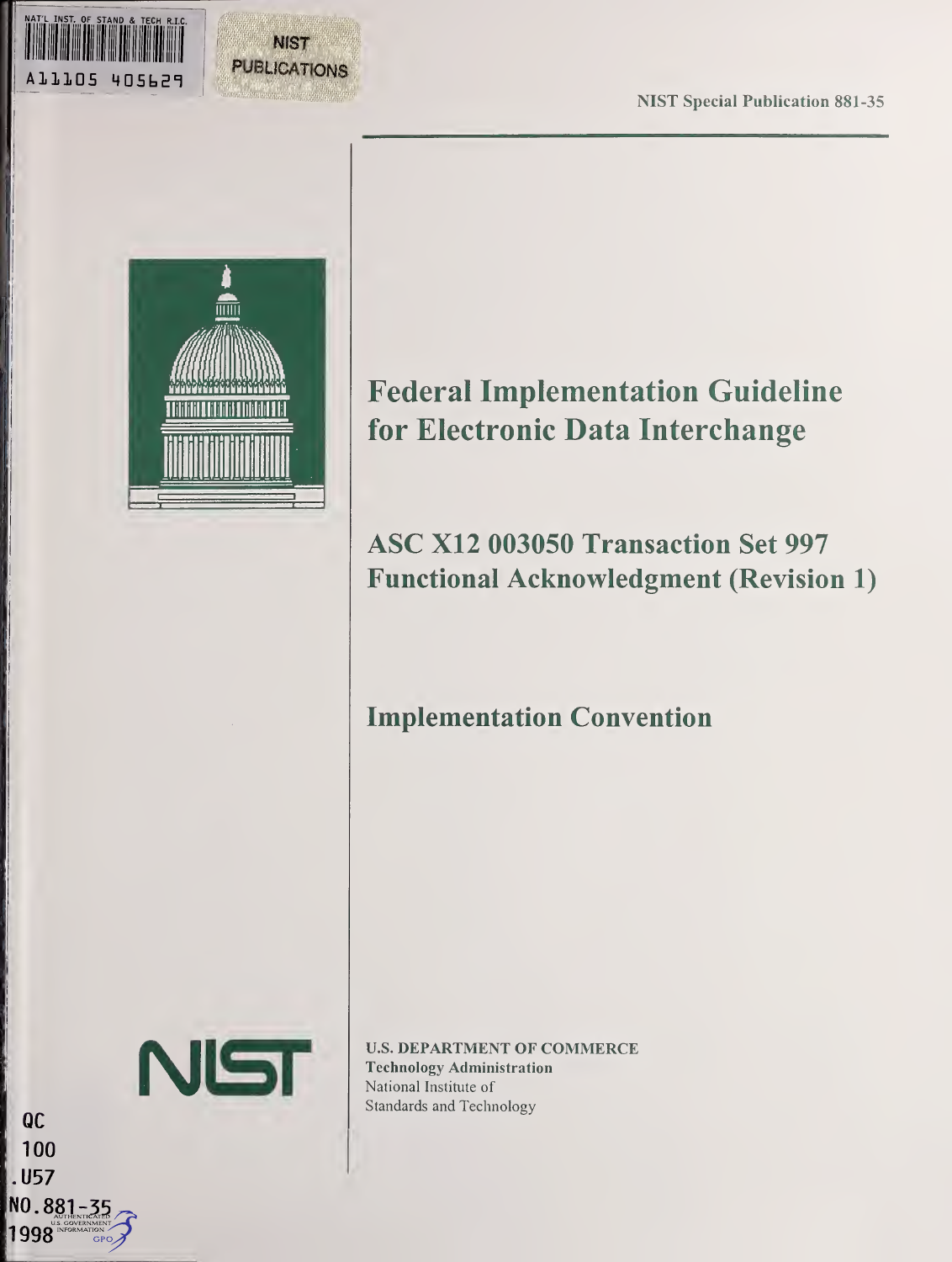he National Institute of Standards and Technology was established in 1988 by Congress to "assist industry in the development of technology . . . needed to improve product quality, to modernize manufacturing processes, to ensure product reliability . . . and to facilitate rapid commercialization ... of products based on new scientific discoveries."

NIST, originally founded as the National Bureau of Standards in 1901, works to strengthen U.S. industry's competitiveness; advance science and engineering; and improve public health, safety, and the environment. One of the agency's basic functions is to develop, maintain, and retain custody of the national standards of measurement, and provide the means and methods for comparing standards used in science, engineering, manufacturing, commerce, industry, and education with the standards adopted or recognized by the Federal Government.

As an agency of the U.S. Commerce Department's Technology Administration, NIST conducts basic and applied research in the physical sciences and engineering, and develops measurement techniques, test methods, standards, and related services. The Institute does generic and precompetitive work on new and advanced technologies. NIST's research facilities are located at Gaithersburg, MD 20899, and at Boulder, CO 80303. Major technical operating units and their principal activities are listed below. For more information contact the Publications and Program Inquiries Desk, 301-975-3058.

#### Office of the Director

- National Quality Program
- International and Academic Affairs

#### Technology Services

- Standards Services
- Technology Partnerships
- Measurement Services
- Technology Innovation
- Information Services

#### Advanced Technology Program

- Economic Assessment
- Information Technology and Applications
- Chemical and Biomedical Technology
- Materials and Manufacturing Technology
- Electronics and Photonics Technology

#### Manufacturing Extension Partnership Program

- Regional Programs
- National Programs
- Program Development

#### Electronics and Electrical Engineering Laboratory

- Microelectronics
- Law Enforcement Standards
- Electricity
- Semiconductor Electronics
- Electromagnetic Fields<sup>1</sup>
- Electromagnetic Technology<sup>1</sup>
- Optoelectronics'

#### Chemical Science and Technology Laboratory

- Biotechnology
- Physical and Chemical Properties<sup>2</sup>
- Analytical Chemistry
- Process Measurements
- Surface and Microanalysis Science

#### Physics Laboratory

- Electron and Optical Physics
- Atomic Physics
- Optical Technology
- Ionizing Radiation
- Time and Frequency<sup>1</sup>
- Quantum Physics'

#### Materials Science and Engineering **Laboratory**

- Intelligent Processing of Materials
- Ceramics
- Materials Reliability'
- Polymers
- Metallurgy
- NIST Center for Neutron Research

#### Manufacturing Engineering Laboratory

- Precision Engineering
- Automated Production Technology
- Intelligent Systems
- Fabrication Technology
- Manufacturing Systems Integration

#### Building and Fire Research **Laboratory**

- Structures
- Building Materials
- Building Environment
- Fire Safety Engineering
- Fire Science

#### Information Technology Laboratory

- Mathematical and Computational Sciences<sup>2</sup>
- Advanced Network Technologies
- Computer Security
- Information Access and User Interfaces
- High Performance Systems and Services
- Distributed Computing and Information Services
- Software Diagnostics and Conformance Testing

'At Boulder, CO 80303.

<sup>&</sup>lt;sup>2</sup> Some elements at Boulder, CO.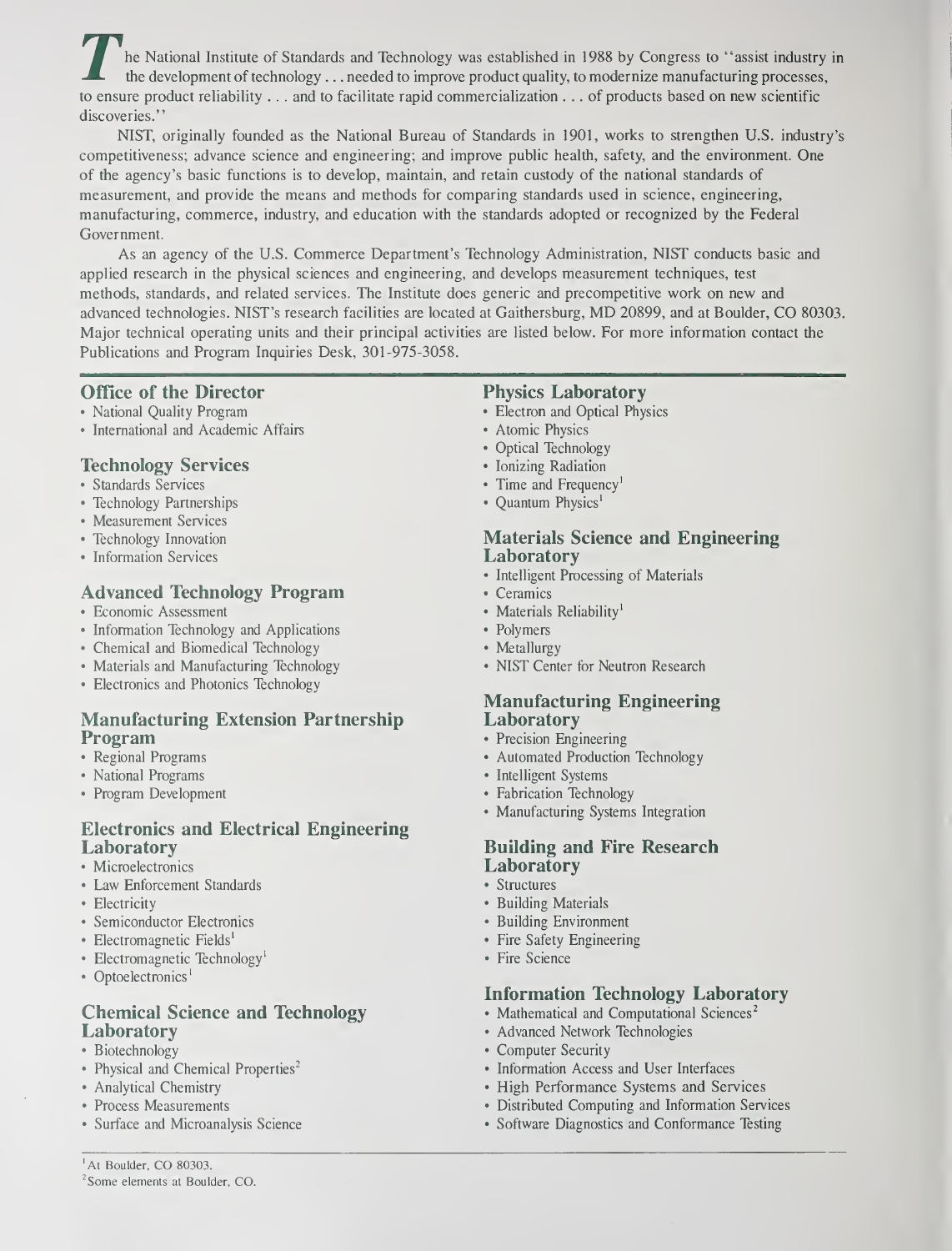# Federal Implementation Guideline for Electronic Data Interchange

# ASC X12 003050 Transaction Set 997 Functional Acknowledgment (Revision 1)

# Implementation Convention

Electronic Commerce Acquisition Program Management Office Standard Management Committee - Secretariat National Institute of Standards and Technology Gaithersburg, MD 20899-0001

Editor: Dr. Jean-Philippe Favreau

January 1998



U.S. DEPARTMENT OF COMMERCE William M. Daley, Secretary

Technology Administration Gary R. Bachula, Acting Under Secretary for Technology

National Institute of Standards and Technology Robert E. Hebner, Acting Director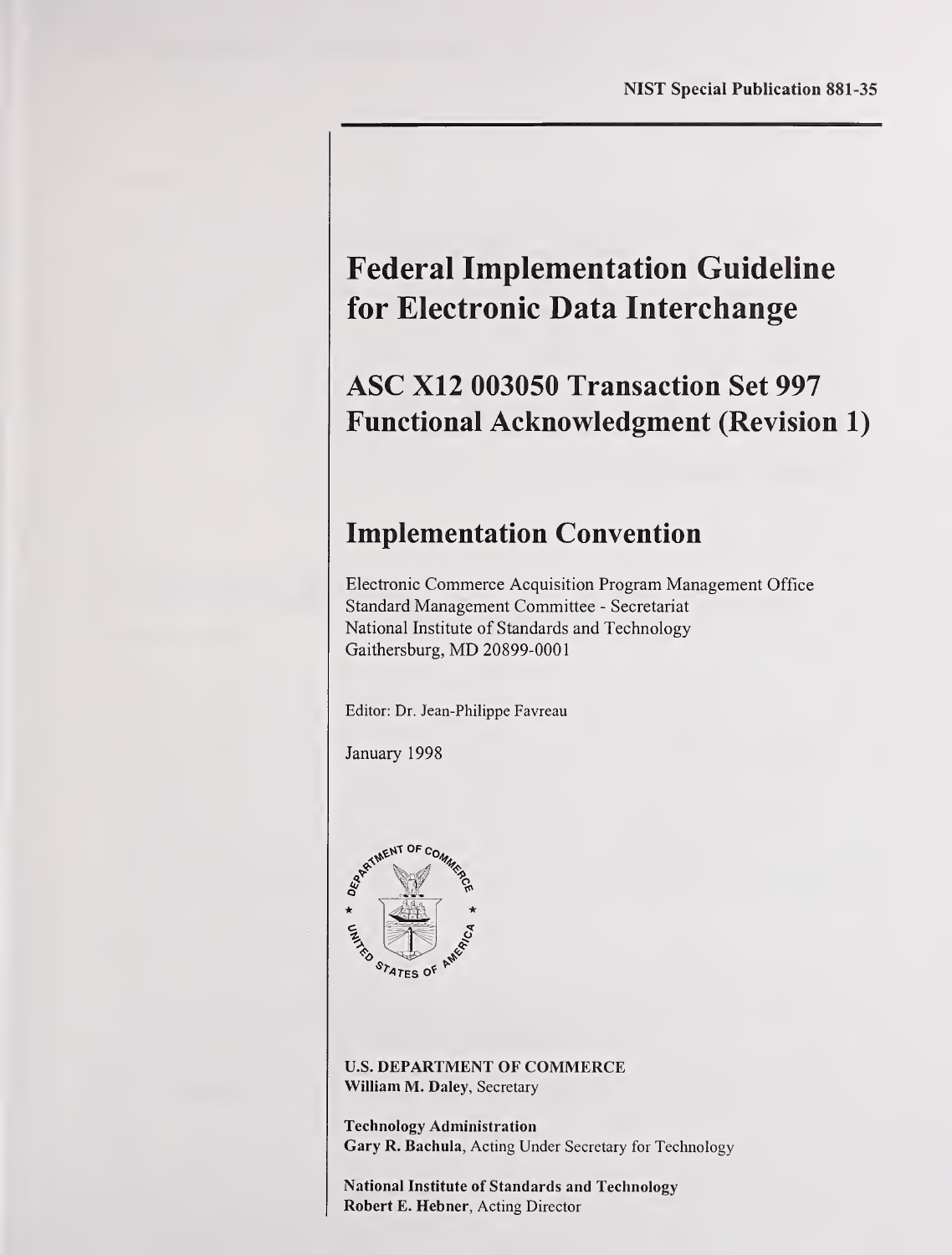#### Reports on Information Technology

The National Institute of Standards and Technology (NIST)'s Information Technology Laboratory (ITL) develops standards and guidelines, provides technical assistance, and conducts research for computers and resources. As part of the overall federal effort to establish a single face to industry for conducting electronic commerce, ITL has been designated as the organization responsible for coordinating the development of Federal Implementation Conventions (ICs) for Electronic Data Interchange (EDI). ICs are defined by functional-area experts who create and select options from standard EDI Transaction Sets to yield the implementations to be used for practical EDI. These ICs are made available to federal agencies and industry by electronic means and this Special Publication Series.

#### National Institute of Standards and Technology Special Publication 881-35 Natl. Inst. Stand. Technol. Spec. Publ. 881-35, 11 pages (Jan. 1998) CODEN: NSPUE2

#### U.S. GOVERNMENT PRINTING OFFICE WASHINGTON: 1998

For sale by the Superintendent of Documents, U.S. Government Printing Office, Washington, DC 20402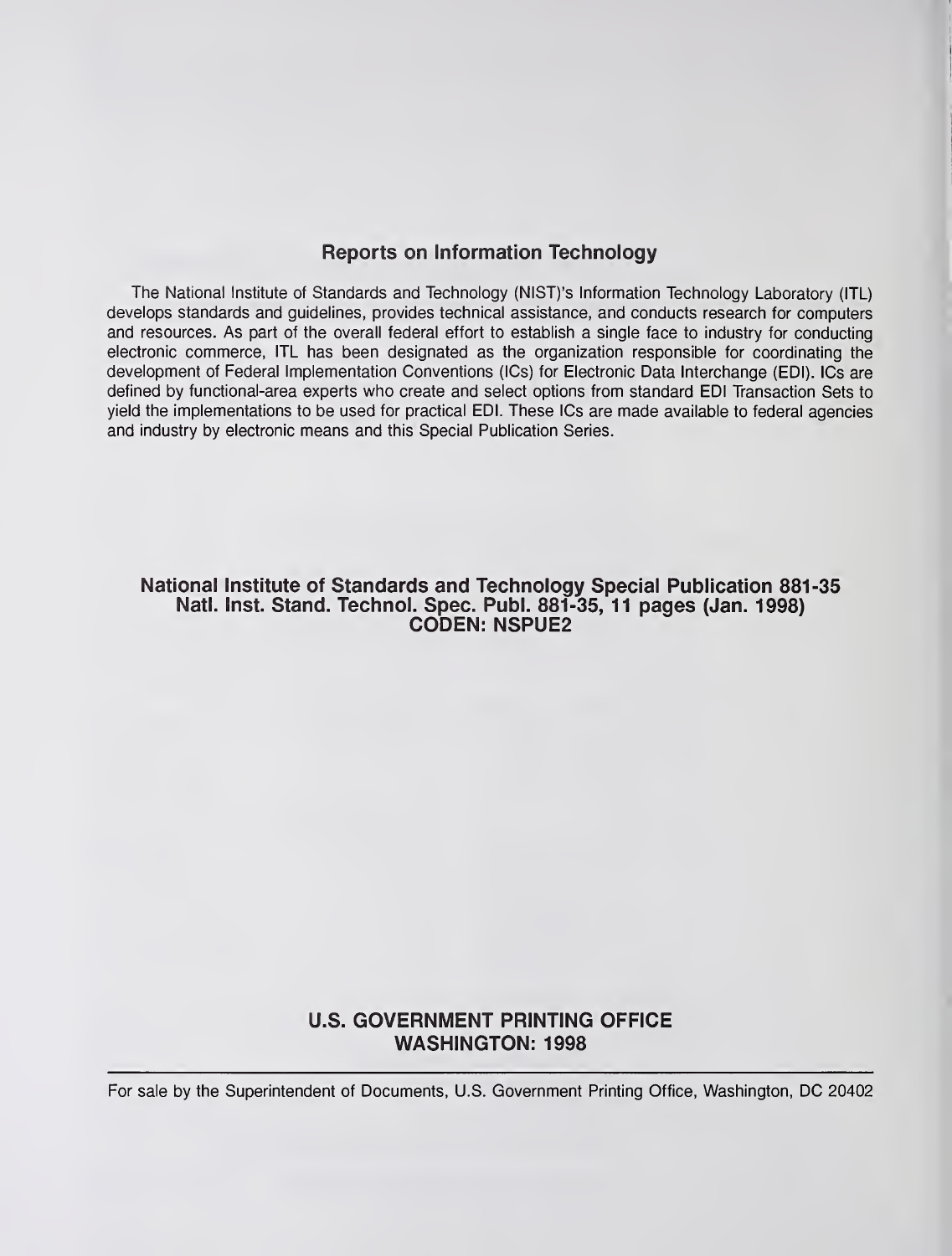#### Introduction:

This Draft Standard for Trial Use contains the format and establishes the data contents of the Functional Acknowledgement Transaction Set (997) for use within the context of an Electronic Data Interchange (EDI) environment. The transaction set can be used to define the control structures for a set of acknowledgements to indicate the results of the syntactical analysis of the electronically encoded documents. The encoded documents are the transaction sets, which are grouped in functional groups, used in defining transactions for business data interchange. This standard does not cover the semantic meaning of the information encoded in the transaction sets.

| Must Use | Pos.<br>No.<br>010 | Seg.<br>$\mathbf{I}$<br>ST | Name<br>Transaction Set Header                                        | Req.<br>Des.<br>M | Max.Use | Loop<br>Repeat | Notes and<br><b>Comments</b><br>nl                      |
|----------|--------------------|----------------------------|-----------------------------------------------------------------------|-------------------|---------|----------------|---------------------------------------------------------|
| Must Use | 020                | AK1                        | Functional Group Response Header                                      | M                 |         |                | n2                                                      |
|          |                    |                            | LOOP ID - AK2                                                         |                   |         | 999999         |                                                         |
|          | 030                | AK <sub>2</sub>            | Sax 2011 - 35 Anistra di<br>Transaction Set Response Header           | О                 |         |                | <b>MARKASHING CARDS CONTRACTORING</b><br>n <sub>3</sub> |
|          |                    |                            | LOOP ID - AK3                                                         |                   |         | 999999         |                                                         |
|          | 040                | AK3                        | with remember on the sade of all was all of some<br>Data Segment Note | О                 |         |                | c                                                       |
|          | 050                | AK4                        | Data Element Note                                                     | $\Omega$          | 99      |                |                                                         |
| Must Use | 060                | AK5                        | Transaction Set Response Trailer                                      | M                 |         |                |                                                         |
| Must Use | 070                | AK <sub>9</sub>            | Functional Group Response Trailer                                     | M                 |         |                |                                                         |
| Must Use | 080                | <b>SE</b>                  | <b>Transaction Set Trailer</b>                                        | M                 |         |                |                                                         |

#### Transaction Set Notes

1. These acknowledgements shall not be acknowledged, thereby preventing an endless cycle of acknowledgements of acknowledgements.

The Functional Group Header Segment (GS) is used to start the envelope for the Functional Acknowledgement Transaction Sets. In preparing the functional group of acknowledgements, the application sender's code and the application receiver's code, taken from the functional group being acknowledged, are exchanged; therefore, one acknowledgement functional group responds to only those functional groups from one application receiver's code to one application sender's code.

There is only one Functional Acknowledgement Transaction Set per acknowledged functional group.

- 2. AK1 is used to respond to the functional group header and to start the acknowledgement for a functional group. There shall be one AK1 segment for the functional group that is being acknowledged.
- 3. AK2 is used to start the acknowledgement of <sup>a</sup> transaction set within the received functional group. The AK2 segments shall appear in the same order as the transaction sets in the functional group that has been received and is being acknowledged.

#### Transaction Set Comments

1. The data segments of this standard are used to report the results of the syntatical analysis of the functional groups of transaction sets; they report the extent to which the syntax complies with the standards for transaction sets and functional groups. They do not report on the semantic meaning of the transaction sets (for example, on the ability of the receiver to comply with the request of the sender).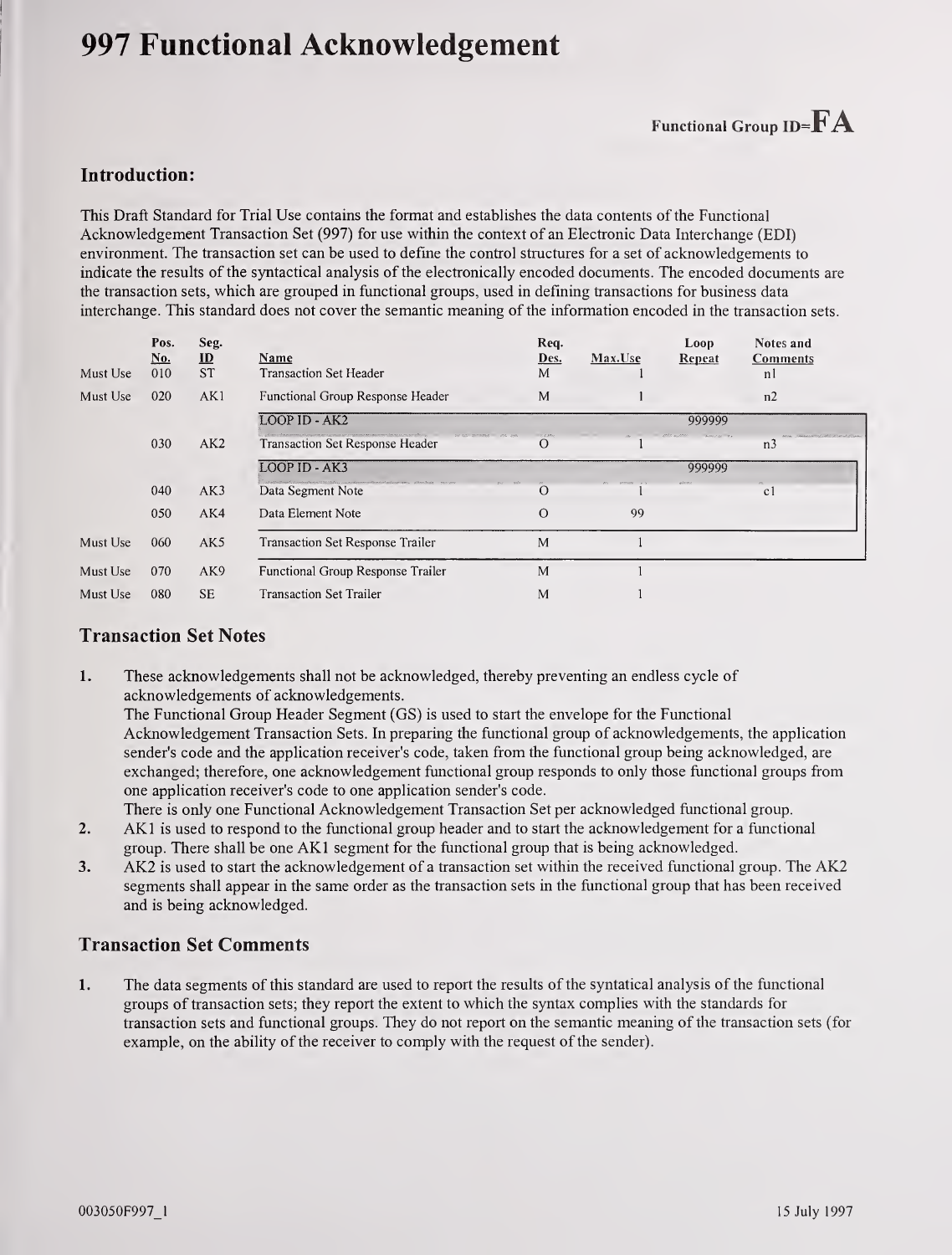| Segment:               | <b>ST</b> Transaction Set Header                                                                                                                                                                                |  |  |  |  |  |  |
|------------------------|-----------------------------------------------------------------------------------------------------------------------------------------------------------------------------------------------------------------|--|--|--|--|--|--|
| <b>Position:</b>       | 010                                                                                                                                                                                                             |  |  |  |  |  |  |
| Loop:                  |                                                                                                                                                                                                                 |  |  |  |  |  |  |
| Level:                 |                                                                                                                                                                                                                 |  |  |  |  |  |  |
| Usage:                 | Mandatory                                                                                                                                                                                                       |  |  |  |  |  |  |
| Max Use:               |                                                                                                                                                                                                                 |  |  |  |  |  |  |
| Purpose:               | To indicate the start of a transaction set and to assign a control number                                                                                                                                       |  |  |  |  |  |  |
| <b>Syntax Notes:</b>   |                                                                                                                                                                                                                 |  |  |  |  |  |  |
| <b>Semantic Notes:</b> | The transaction set identifier (ST01) used by the translation routines of the<br>interchange partners to select the appropriate transaction set definition (e.g., 810)<br>selects the Invoice Transaction Set). |  |  |  |  |  |  |
| <b>Comments:</b>       |                                                                                                                                                                                                                 |  |  |  |  |  |  |

## Data Element Summary

|                 | Ref. | Data           |             |                                                                           |   |                   |
|-----------------|------|----------------|-------------|---------------------------------------------------------------------------|---|-------------------|
|                 | Des. | <b>Element</b> | <b>Name</b> |                                                                           |   | <b>Attributes</b> |
| <b>Must Use</b> | ST01 | 143            |             | <b>Transaction Set Identifier Code</b>                                    | M | $ID$ $3/3$        |
|                 |      |                |             | Code uniquely identifying a Transaction Set                               |   |                   |
|                 |      |                | 997         | X12.20 Functional Acknowledgement                                         |   |                   |
| Must Use ST02   |      | 329            |             | <b>Transaction Set Control Number</b>                                     |   | $AN$ 4/9          |
|                 |      |                |             | Identifying control number that must be unique within the transaction set |   |                   |
|                 |      |                |             | functional group assigned by the originator for a transaction set         |   |                   |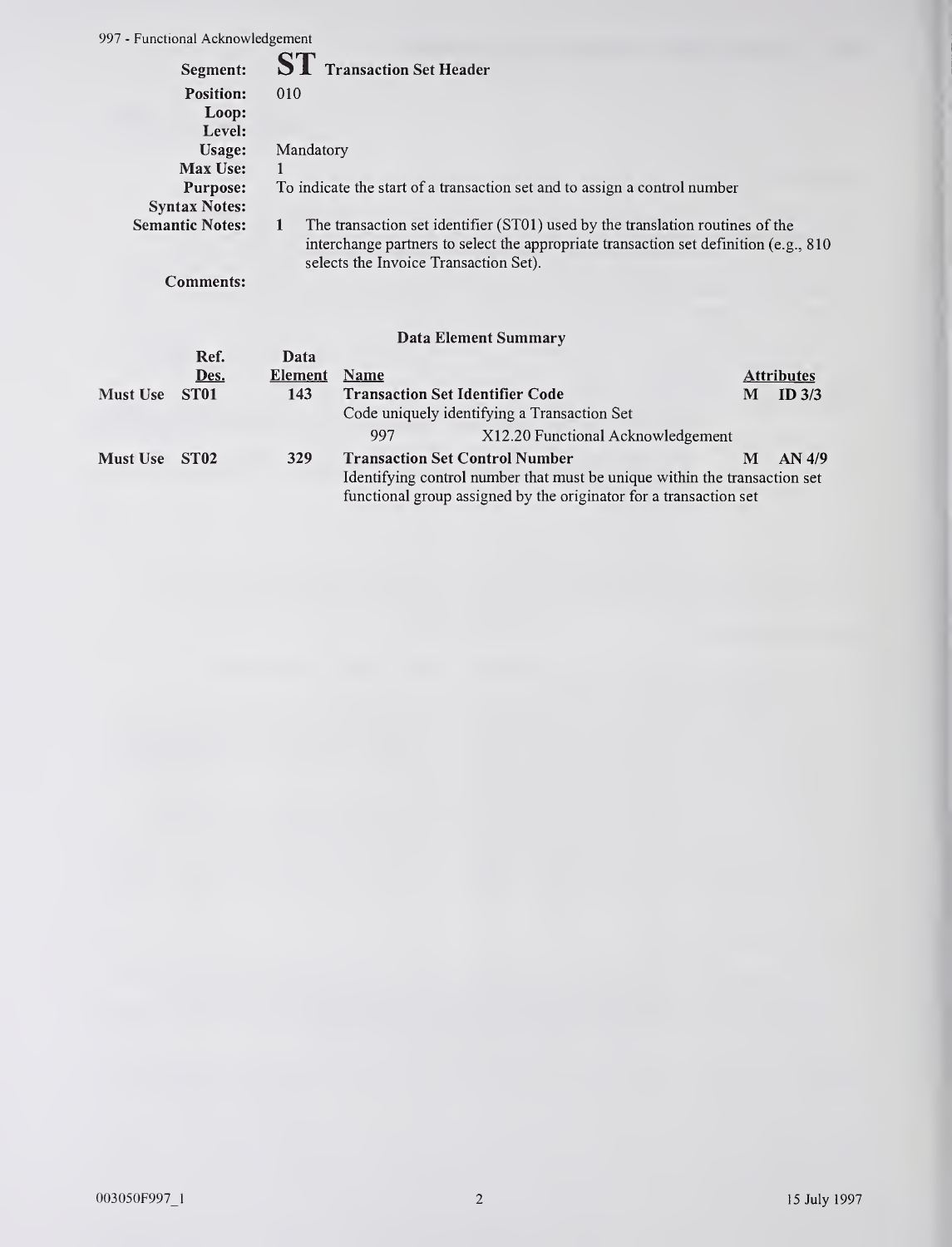| Segment:               | AK1 Functional Group Response Header                                                                                                  |
|------------------------|---------------------------------------------------------------------------------------------------------------------------------------|
| <b>Position:</b>       | 020                                                                                                                                   |
| Loop:                  |                                                                                                                                       |
| Level:                 |                                                                                                                                       |
| Usage:                 | Mandatory                                                                                                                             |
| Max Use:               |                                                                                                                                       |
| <b>Purpose:</b>        | To start acknowledgement of a functional group                                                                                        |
| <b>Syntax Notes:</b>   |                                                                                                                                       |
| <b>Semantic Notes:</b> | $AK101$ is the functional ID found in the GS segment $(GS01)$ in the functional group<br>$\bf{1}$<br>being acknowledged.              |
|                        | AK102 is the functional group control number found in the GS segment in the<br>2 <sup>1</sup><br>functional group being acknowledged. |

Comments:

#### Data Element Summary

|                 | Ref.         | Data           |                                                                     |   |                    |
|-----------------|--------------|----------------|---------------------------------------------------------------------|---|--------------------|
|                 | Des.         | <b>Element</b> | <b>Name</b>                                                         |   | <b>Attributes</b>  |
| <b>Must Use</b> | <b>AK101</b> | 479            | <b>Functional Identifier Code</b>                                   | M | $ID$ 2/2           |
|                 |              |                | Code identifying a group of application related transaction sets    |   |                    |
|                 |              |                | Refer to 003050 Data Element Dictionary for acceptable code values. |   |                    |
| Must Use AK102  |              | 28             | <b>Group Control Number</b>                                         | M | N <sub>0</sub> 1/9 |
|                 |              |                | Assigned number originated and maintained by the sender             |   |                    |

 $\bar{\mathbf{r}}$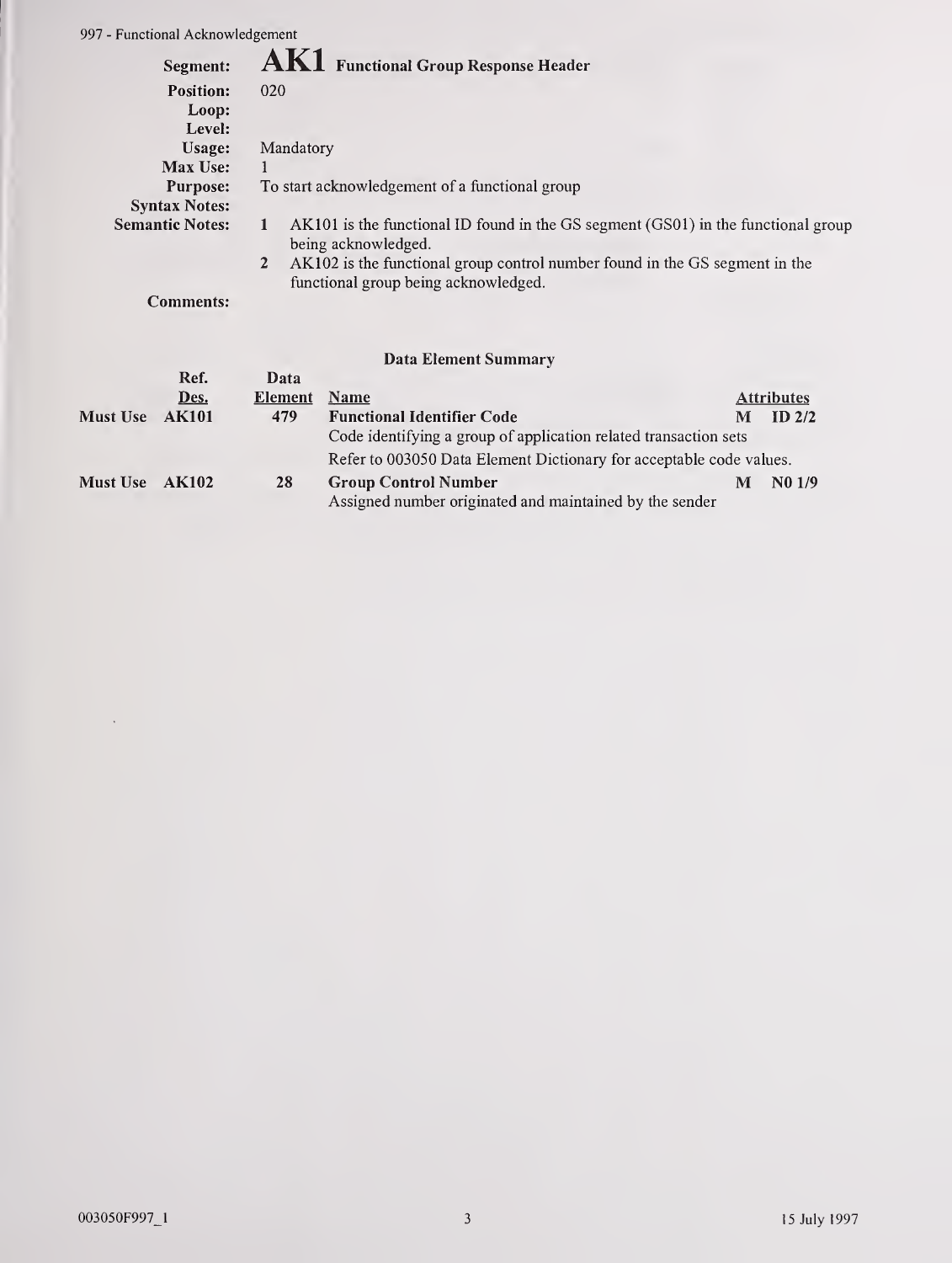| Segment:               | AK2 Transaction Set Response Header                                                                                               |
|------------------------|-----------------------------------------------------------------------------------------------------------------------------------|
| <b>Position:</b>       | 030                                                                                                                               |
| Loop:                  | AK2                                                                                                                               |
| Level:                 |                                                                                                                                   |
| Usage:                 | Optional                                                                                                                          |
| Max Use:               |                                                                                                                                   |
| <b>Purpose:</b>        | To start acknowledgement of a single transaction set                                                                              |
| <b>Syntax Notes:</b>   |                                                                                                                                   |
| <b>Semantic Notes:</b> | AK201 is the transaction set ID found in the ST segment (ST01) in the transaction<br>set being acknowledged.                      |
|                        | AK202 is the transaction set control number found in the ST segment in the<br>$\mathbf{2}$<br>transaction set being acknowledged. |

Comments:

#### Data Element Summary

|                 | Ref.         | Data           |                                                                           |   |                   |
|-----------------|--------------|----------------|---------------------------------------------------------------------------|---|-------------------|
|                 | Des.         | <b>Element</b> | Name                                                                      |   | <b>Attributes</b> |
| <b>Must Use</b> | <b>AK201</b> | 143            | <b>Transaction Set Identifier Code</b>                                    | M | ID $3/3$          |
|                 |              |                | Code uniquely identifying a Transaction Set                               |   |                   |
|                 |              |                | Refer to 003050 Data Element Dictionary for acceptable code values.       |   |                   |
| <b>Must Use</b> | AK202        | 329            | <b>Transaction Set Control Number</b>                                     | M | $AN$ 4/9          |
|                 |              |                | Identifying control number that must be unique within the transaction set |   |                   |
|                 |              |                | functional group assigned by the originator for a transaction set         |   |                   |

 $\label{eq:2} \frac{1}{\sqrt{2}}\sum_{i=1}^n\frac{1}{\sqrt{2}}\sum_{i=1}^n\frac{1}{\sqrt{2}}\sum_{i=1}^n\frac{1}{\sqrt{2}}\sum_{i=1}^n\frac{1}{\sqrt{2}}\sum_{i=1}^n\frac{1}{\sqrt{2}}\sum_{i=1}^n\frac{1}{\sqrt{2}}\sum_{i=1}^n\frac{1}{\sqrt{2}}\sum_{i=1}^n\frac{1}{\sqrt{2}}\sum_{i=1}^n\frac{1}{\sqrt{2}}\sum_{i=1}^n\frac{1}{\sqrt{2}}\sum_{i=1}^n\frac{1$ 

 $\mathcal{L}^{\text{max}}$ 

 $\label{eq:2.1} \frac{1}{2} \int_{\mathbb{R}^3} \left| \frac{d\mathbf{x}}{d\mathbf{x}} \right|^{2} \, d\mathbf{x} = \frac{1}{2} \int_{\mathbb{R}^3} \left| \frac{d\mathbf{x}}{d\mathbf{x}} \right|^{2} \, d\mathbf{x} = \frac{1}{2} \int_{\mathbb{R}^3} \left| \frac{d\mathbf{x}}{d\mathbf{x}} \right|^{2} \, d\mathbf{x} = \frac{1}{2} \int_{\mathbb{R}^3} \left| \frac{d\mathbf{x}}{d\mathbf{x}} \right|^{2} \, d\mathbf{x}$ 

 $\mathcal{A}=\mathcal{A}$ 

 $\mathcal{A}=\{1,2,3,4\}$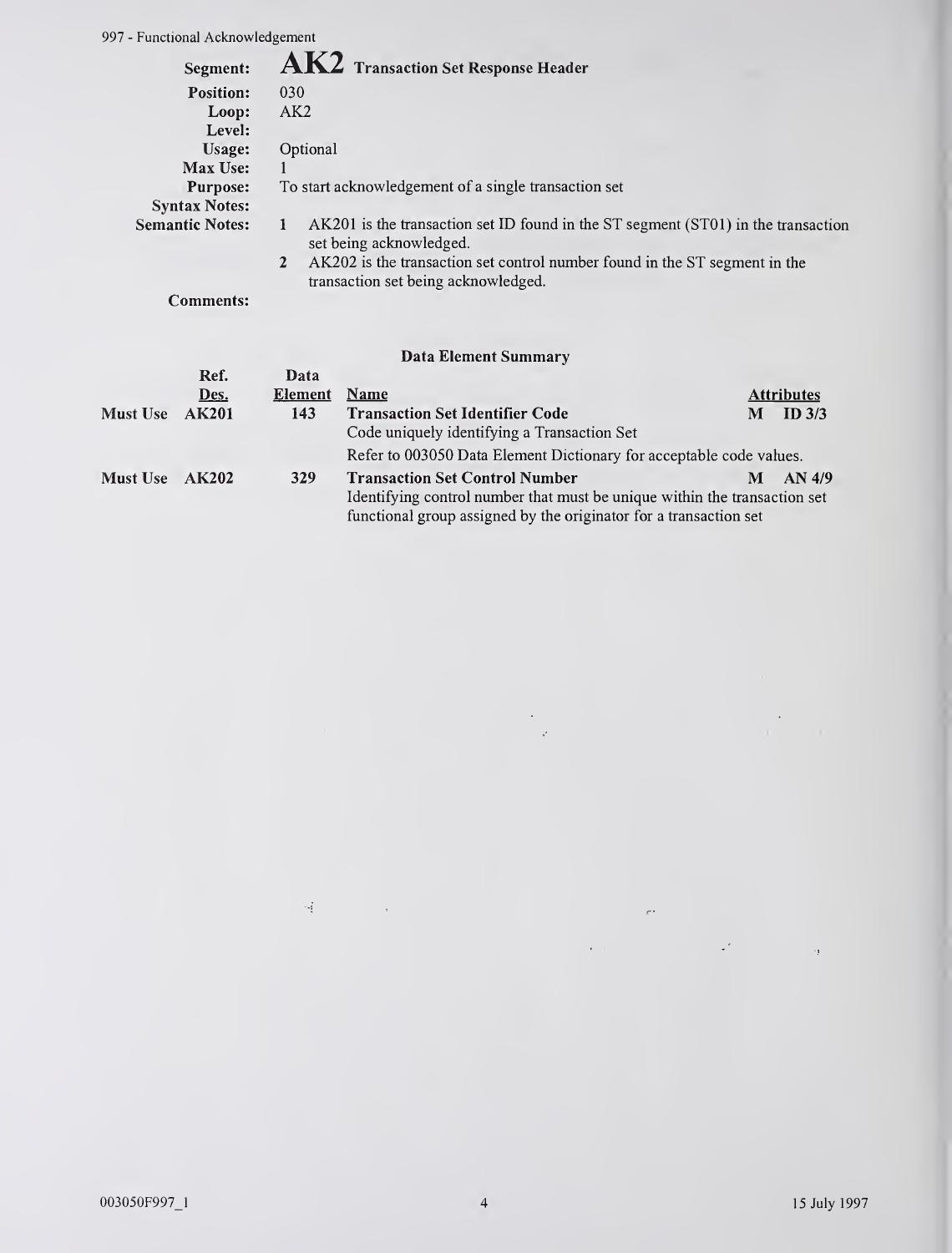| To report errors in a data segment and identify the location of the data segment |
|----------------------------------------------------------------------------------|
|                                                                                  |
|                                                                                  |
|                                                                                  |
|                                                                                  |

#### Data Element Summary

|                 | Ref.         | Data           |                                                                                                                                            |          |                   |  |  |
|-----------------|--------------|----------------|--------------------------------------------------------------------------------------------------------------------------------------------|----------|-------------------|--|--|
|                 | Des.         | <b>Element</b> | <b>Name</b>                                                                                                                                |          | <b>Attributes</b> |  |  |
| <b>Must Use</b> | <b>AK301</b> | 721            | <b>Segment ID Code</b>                                                                                                                     | M        | ID $2/3$          |  |  |
|                 |              |                | Code defining the segment ID of the data segment in error (See Appendix A -<br>Number 77)                                                  |          |                   |  |  |
| <b>Must Use</b> | <b>AK302</b> | 719            | <b>Segment Position in Transaction Set</b>                                                                                                 | M        | N01/6             |  |  |
|                 |              |                | The numerical count position of this data segment from the start of the<br>transaction set: the transaction set header is count position 1 |          |                   |  |  |
|                 | <b>AK303</b> | 447            | <b>Loop Identifier Code</b>                                                                                                                | O        | AN <sub>1/4</sub> |  |  |
|                 |              |                | The loop ID number given on the transaction set diagram is the value for this<br>data element in segments LS and LE                        |          |                   |  |  |
|                 | <b>AK304</b> | 720            | <b>Segment Syntax Error Code</b>                                                                                                           | $\Omega$ | ID $1/3$          |  |  |
|                 |              |                | Code indicating error found based on the syntax editing of a segment                                                                       |          |                   |  |  |
|                 |              |                | Refer to 003050 Data Element Dictionary for acceptable code values.                                                                        |          |                   |  |  |

 $\hat{\mathcal{L}}$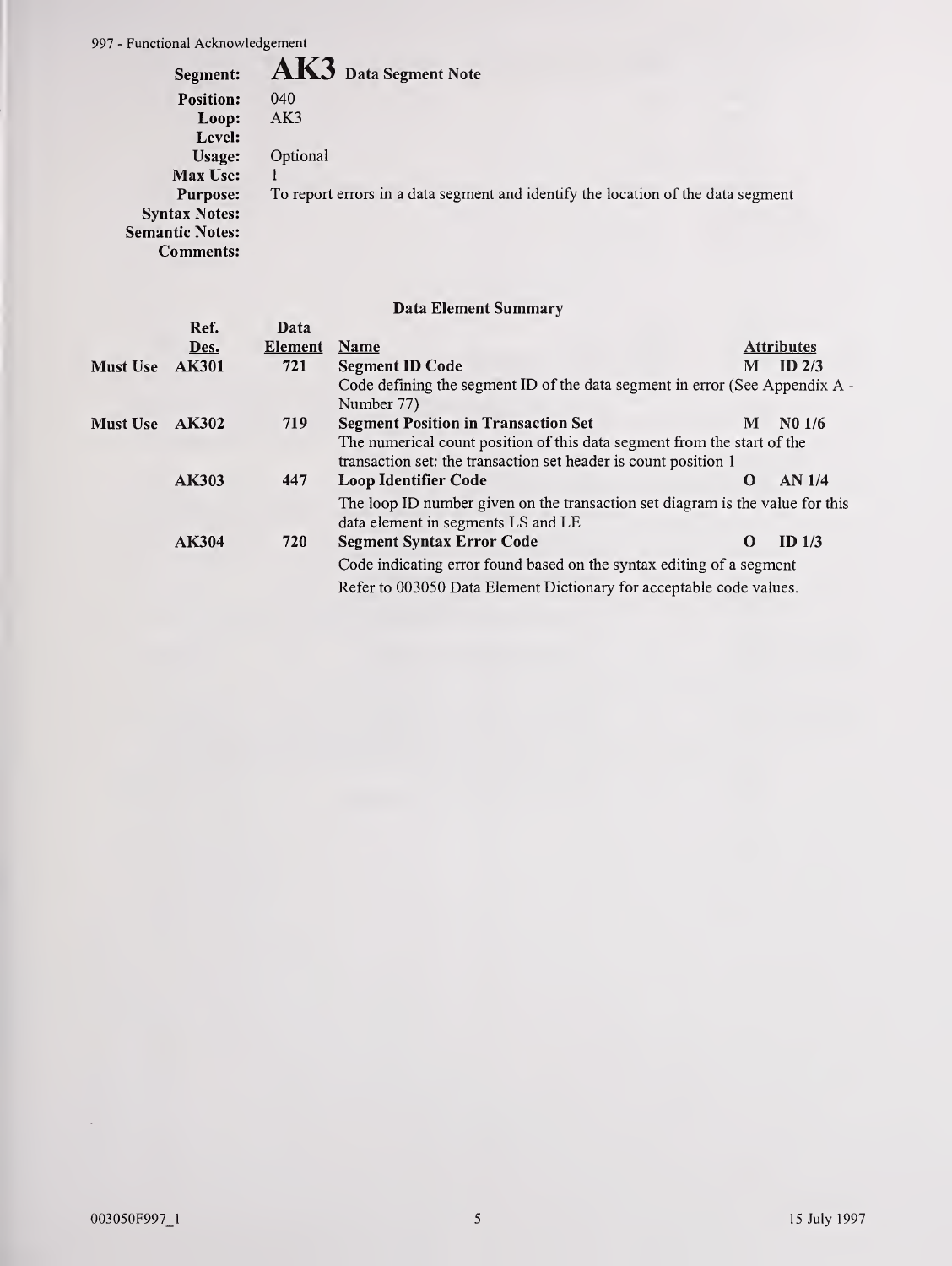| Segment:               | $AK4$ Data Element Note                                                          |
|------------------------|----------------------------------------------------------------------------------|
| <b>Position:</b>       | 050                                                                              |
| Loop:                  | AK3                                                                              |
| Level:                 |                                                                                  |
| Usage:                 | Optional                                                                         |
| Max Use:               | 99                                                                               |
| <b>Purpose:</b>        | To report errors in a data element and identify the location of the data element |
| <b>Syntax Notes:</b>   |                                                                                  |
| <b>Semantic Notes:</b> |                                                                                  |
| <b>Comments:</b>       |                                                                                  |

## Data Element Summary

|                 | Ref.         | Data             |                                                                                                                                                                                                                                                                                                                                                                                                                                        |             |                    |  |  |
|-----------------|--------------|------------------|----------------------------------------------------------------------------------------------------------------------------------------------------------------------------------------------------------------------------------------------------------------------------------------------------------------------------------------------------------------------------------------------------------------------------------------|-------------|--------------------|--|--|
|                 | Des.         | <b>Element</b>   | <b>Name</b>                                                                                                                                                                                                                                                                                                                                                                                                                            |             | <b>Attributes</b>  |  |  |
| <b>Must Use</b> | <b>AK401</b> | C <sub>030</sub> | <b>Position in Segment</b>                                                                                                                                                                                                                                                                                                                                                                                                             | M           |                    |  |  |
|                 |              |                  | Code indicating the relative position of a simple data element, or the relative<br>position of a composite data structure combined with the relative position of<br>the component data element within the composite data structure, in error; the<br>count starts with 1 for the simple data element or composite data structure<br>immediately following the segment ID                                                               |             |                    |  |  |
| <b>Must Use</b> | C03001       | 722              | <b>Element Position in Segment</b>                                                                                                                                                                                                                                                                                                                                                                                                     | M           | $N0$ 1/2           |  |  |
|                 | C03002       | 1528             | This is used to indicate the relative position of a simple data element, or the<br>relative position of a composite data structure with the relative position of the<br>component within the composite data structure, in error; in the data segment<br>the count starts with 1 for the simple data element or composite data structure<br>immediately following the segment ID<br><b>Component Data Element Position in Composite</b> | $\mathbf O$ | N <sub>0</sub> 1/2 |  |  |
|                 |              |                  | To identify the component data element position within the composite that is in<br>error                                                                                                                                                                                                                                                                                                                                               |             |                    |  |  |
| <b>Must Use</b> | <b>AK402</b> | 725              | Data Element Reference Number<br>Reference number used to locate the data element in the Data Element<br>Dictionary                                                                                                                                                                                                                                                                                                                    | 0           | N <sub>0</sub> 1/4 |  |  |
| <b>Must Use</b> | AK403        | 723              | Data Element Syntax Error Code<br>Code indicating the error found after syntax edits of a data element                                                                                                                                                                                                                                                                                                                                 | M           | ID $1/3$           |  |  |
|                 |              |                  | Refer to 003050 Data Element Dictionary for acceptable code values.                                                                                                                                                                                                                                                                                                                                                                    |             |                    |  |  |
|                 | AK404        | 724              | <b>Copy of Bad Data Element</b>                                                                                                                                                                                                                                                                                                                                                                                                        | $\Omega$    | AN 1/99            |  |  |
|                 |              |                  | This is a copy of the data element in error                                                                                                                                                                                                                                                                                                                                                                                            |             |                    |  |  |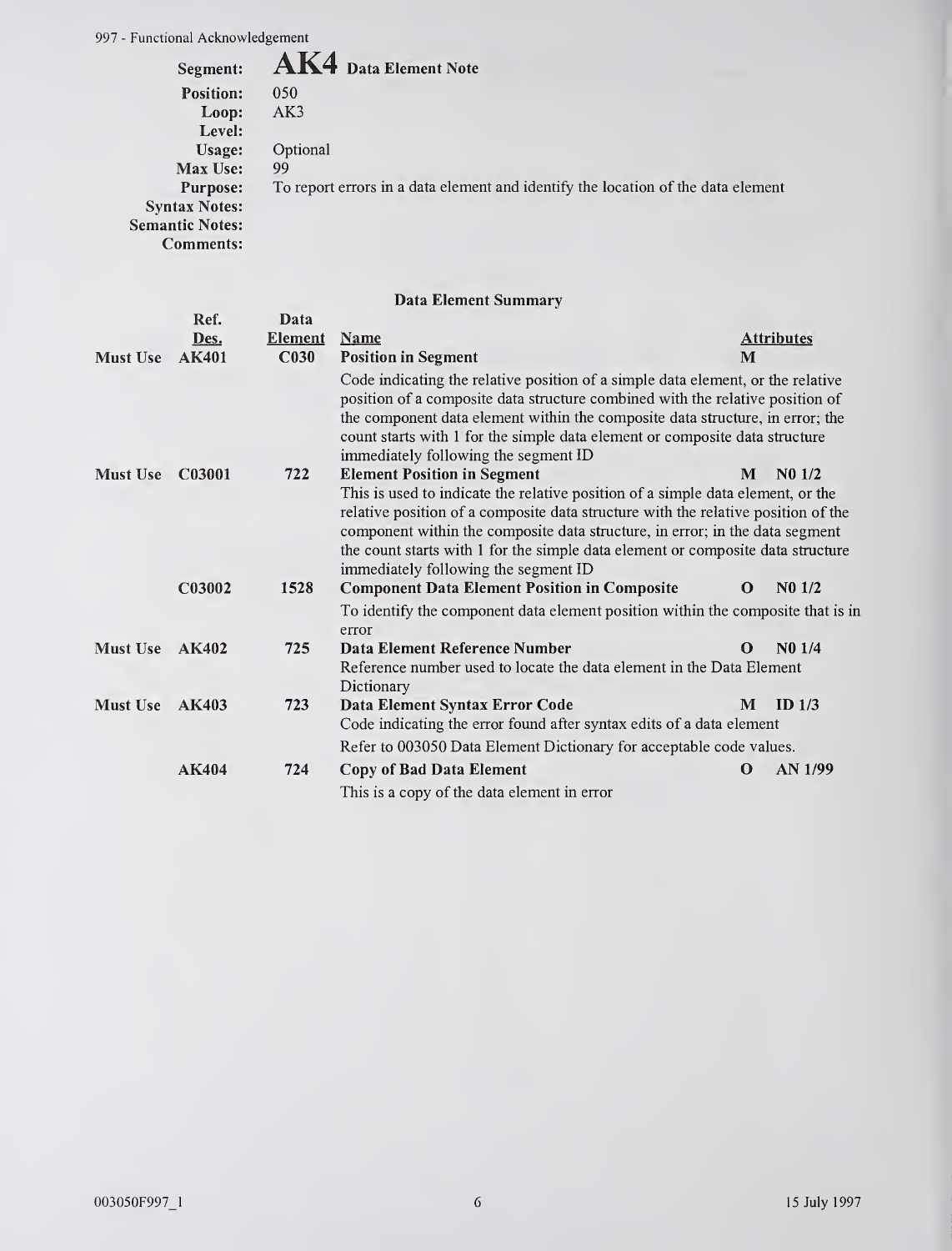| AK5 Transaction Set Response Trailer                                          |
|-------------------------------------------------------------------------------|
| 060                                                                           |
| AK2                                                                           |
|                                                                               |
| Mandatory                                                                     |
|                                                                               |
| To acknowledge acceptance or rejection and report errors in a transaction set |
|                                                                               |
|                                                                               |
|                                                                               |
|                                                                               |

## Data Element Summary

|                 | Ref.         | Data           |                                                                                                  |          |                   |
|-----------------|--------------|----------------|--------------------------------------------------------------------------------------------------|----------|-------------------|
|                 | Des.         | <b>Element</b> | <b>Name</b>                                                                                      |          | <b>Attributes</b> |
| <b>Must Use</b> | <b>AK501</b> | 717            | <b>Transaction Set Acknowledgement Code</b>                                                      | M        | ID $1/1$          |
|                 |              |                | Code indicating accept or reject condition based on the syntax editing of the<br>transaction set |          |                   |
|                 |              |                | Refer to 003050 Data Element Dictionary for acceptable code values.                              |          |                   |
|                 | AK502        | 718            | <b>Transaction Set Syntax Error Code</b>                                                         | $\Omega$ | ID $1/3$          |
|                 |              |                | Code indicating error found based on the syntax editing of a transaction set                     |          |                   |
|                 |              |                | Refer to 003050 Data Element Dictionary for acceptable code values.                              |          |                   |
|                 | <b>AK503</b> | 718            | <b>Transaction Set Syntax Error Code</b>                                                         | $\Omega$ | ID $1/3$          |
|                 |              |                | Code indicating error found based on the syntax editing of a transaction set                     |          |                   |
|                 |              |                | Refer to 003050 Data Element Dictionary for acceptable code values.                              |          |                   |
|                 | <b>AK504</b> | 718            | <b>Transaction Set Syntax Error Code</b>                                                         | $\Omega$ | ID $1/3$          |
|                 |              |                | Code indicating error found based on the syntax editing of a transaction set                     |          |                   |
|                 |              |                | Refer to 003050 Data Element Dictionary for acceptable code values.                              |          |                   |
|                 | <b>AK505</b> | 718            | <b>Transaction Set Syntax Error Code</b>                                                         | O        | ID $1/3$          |
|                 |              |                | Code indicating error found based on the syntax editing of a transaction set                     |          |                   |
|                 |              |                | Refer to 003050 Data Element Dictionary for acceptable code values.                              |          |                   |
|                 | <b>AK506</b> | 718            | <b>Transaction Set Syntax Error Code</b>                                                         | $\bf{O}$ | ID $1/3$          |
|                 |              |                | Code indicating error found based on the syntax editing of a transaction set                     |          |                   |
|                 |              |                | Refer to 003050 Data Element Dictionary for acceptable code values.                              |          |                   |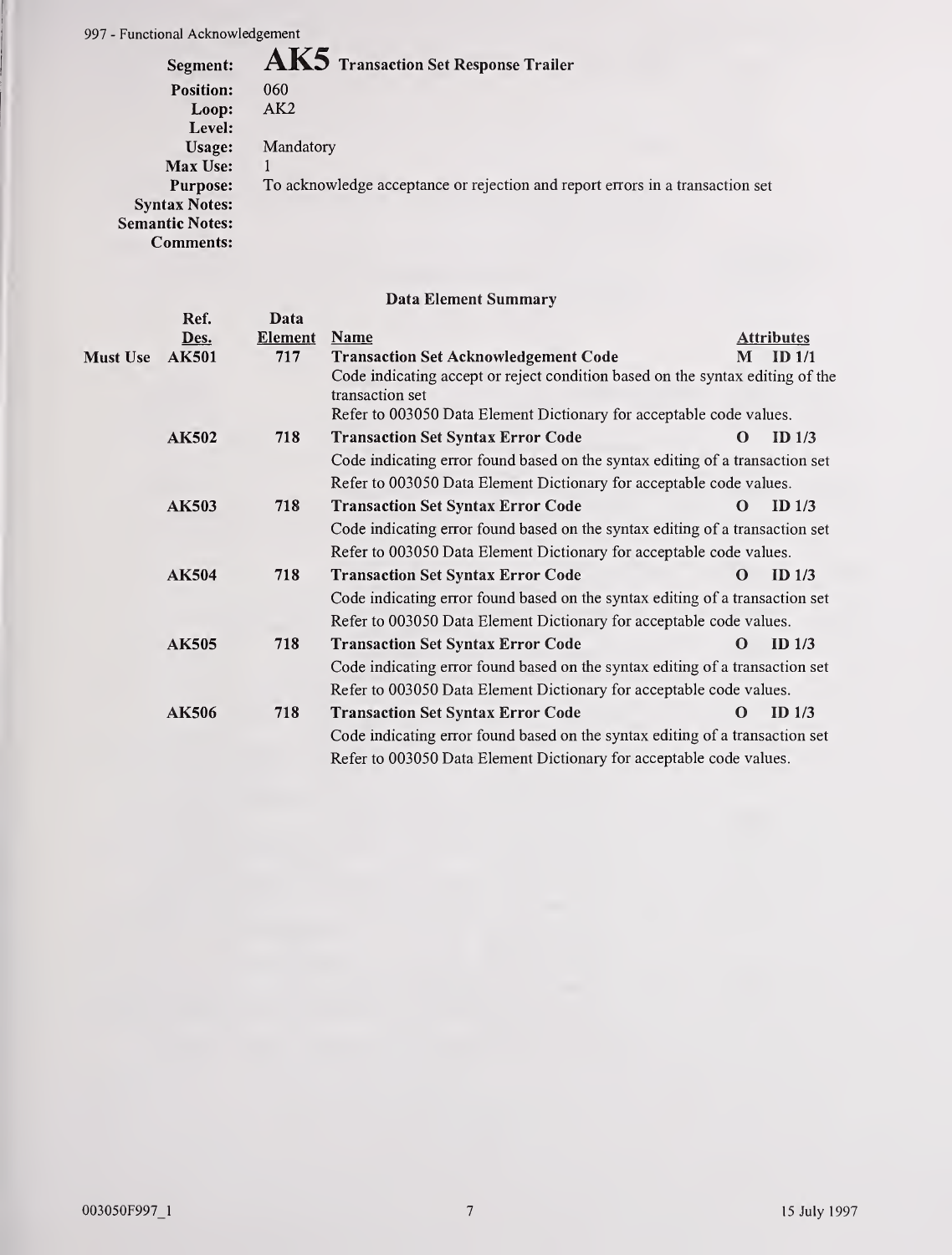| Segment:                                       | AK9 Functional Group Response Trailer                                                                                                                                                                              |
|------------------------------------------------|--------------------------------------------------------------------------------------------------------------------------------------------------------------------------------------------------------------------|
| <b>Position:</b>                               | 070                                                                                                                                                                                                                |
| Loop:                                          |                                                                                                                                                                                                                    |
| Level:                                         |                                                                                                                                                                                                                    |
| Usage:                                         | Mandatory                                                                                                                                                                                                          |
| Max Use:                                       |                                                                                                                                                                                                                    |
| <b>Purpose:</b>                                | To acknowledge acceptance or rejection of a functional group and report the number of<br>included transaction sets from the original trailer, the accepted sets, and the received sets<br>in this functional group |
| <b>Syntax Notes:</b><br><b>Semantic Notes:</b> |                                                                                                                                                                                                                    |
| <b>Comments:</b>                               | If AK901 is 'A' or 'E', then the transmitted functional group is accepted. If AK901 is                                                                                                                             |

## Data Element Summary

R', then the transmitted group is rejected.

|                 | Ref.         | Data           |                                                                                                                                                                                                                      |                 |                    |  |  |
|-----------------|--------------|----------------|----------------------------------------------------------------------------------------------------------------------------------------------------------------------------------------------------------------------|-----------------|--------------------|--|--|
|                 | Des.         | <b>Element</b> | <b>Name</b>                                                                                                                                                                                                          |                 | <b>Attributes</b>  |  |  |
| <b>Must Use</b> | <b>AK901</b> | 715            | <b>Functional Group Acknowledge Code</b><br>Code indicating accept or reject condition based on the syntax editing of the<br>functional group<br>Refer to 003050 Data Element Dictionary for acceptable code values. | $ID$ $1/1$<br>M |                    |  |  |
| Must Use AK902  |              | 97             | <b>Number of Transaction Sets Included</b>                                                                                                                                                                           | M               | N <sub>0</sub> 1/6 |  |  |
|                 |              |                | Total number of transaction sets included in the functional group or<br>interchange (transmission) group terminated by the trailer containing this data<br>element                                                   |                 |                    |  |  |
| Must Use AK903  |              | 123            | <b>Number of Received Transaction Sets</b><br>Number of Transaction Sets received                                                                                                                                    | M               | N0 1/6             |  |  |
| <b>Must Use</b> | <b>AK904</b> | $\mathbf{2}$   | <b>Number of Accepted Transaction Sets</b><br>Number of accepted Transaction Sets in a Functional Group                                                                                                              | M               | N <sub>0</sub> 1/6 |  |  |
|                 | AK905        | 716            | <b>Functional Group Syntax Error Code</b>                                                                                                                                                                            | $\mathbf{O}$    | ID $1/3$           |  |  |
|                 |              |                | Code indicating error found based on the syntax editing of the functional group<br>header and/or trailer<br>Refer to 003050 Data Element Dictionary for acceptable code values.                                      |                 |                    |  |  |
|                 | AK906        | 716            | <b>Functional Group Syntax Error Code</b>                                                                                                                                                                            | $\mathbf{O}$    | ID $1/3$           |  |  |
|                 |              |                | Code indicating error found based on the syntax editing of the functional group<br>header and/or trailer<br>Refer to 003050 Data Element Dictionary for acceptable code values.                                      |                 |                    |  |  |
|                 | AK907        | 716            | <b>Functional Group Syntax Error Code</b>                                                                                                                                                                            | $\Omega$        | ID $1/3$           |  |  |
|                 |              |                | Code indicating error found based on the syntax editing of the functional group<br>header and/or trailer<br>Refer to 003050 Data Element Dictionary for acceptable code values.                                      |                 |                    |  |  |
|                 | <b>AK908</b> | 716            | <b>Functional Group Syntax Error Code</b>                                                                                                                                                                            | $\mathbf 0$     | ID $1/3$           |  |  |
|                 |              |                | Code indicating error found based on the syntax editing of the functional group<br>header and/or trailer<br>Refer to 003050 Data Element Dictionary for acceptable code values.                                      |                 |                    |  |  |
|                 | AK909        | 716            | <b>Functional Group Syntax Error Code</b>                                                                                                                                                                            | O               | ID $1/3$           |  |  |
|                 |              |                | Code indicating error found based on the syntax editing of the functional group<br>header and/or trailer<br>Refer to 003050 Data Element Dictionary for acceptable code values.                                      |                 |                    |  |  |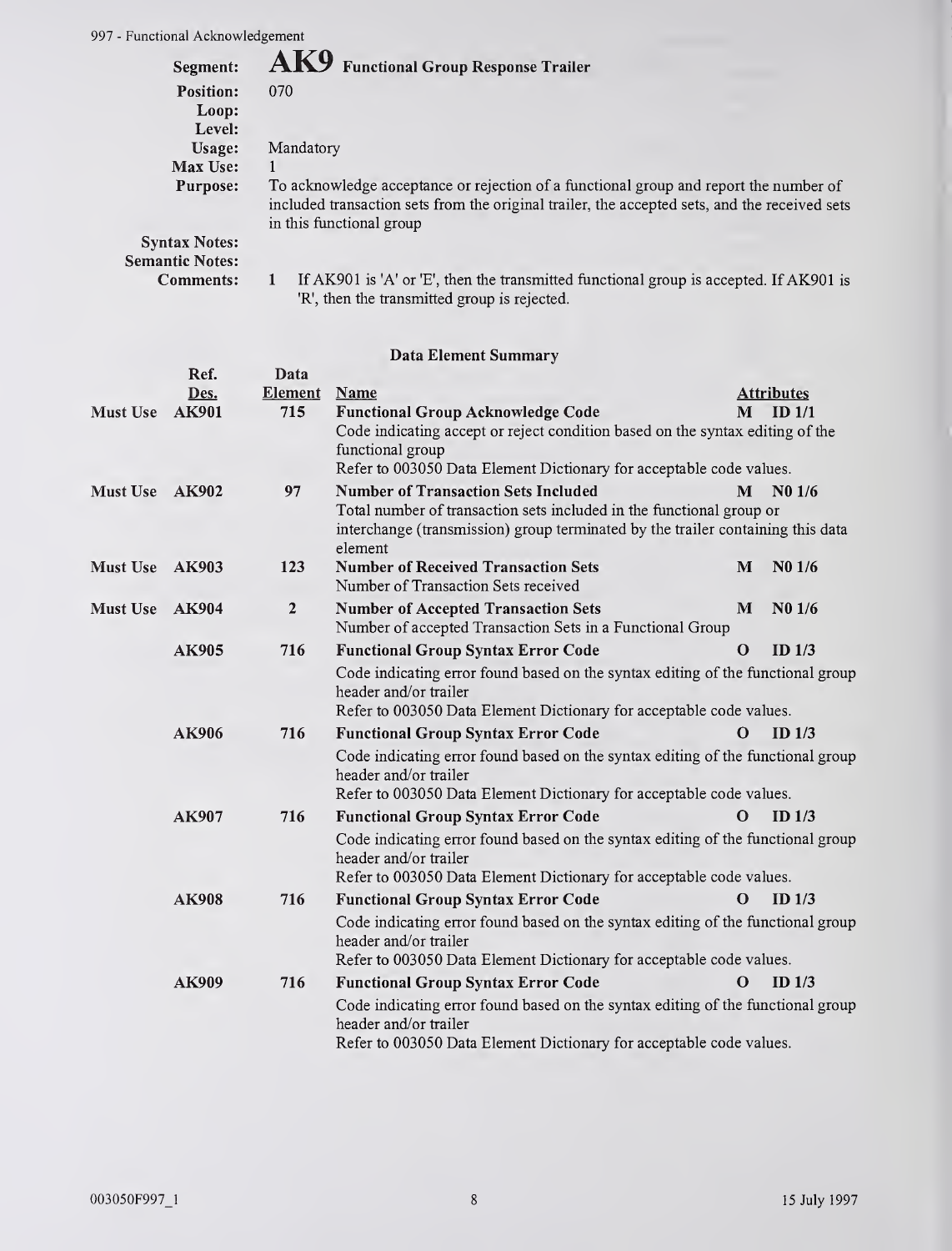|                                                                            | Segment:             |                | $SE$ Transaction Set Trailer                                                                                                                             |  |                   |  |
|----------------------------------------------------------------------------|----------------------|----------------|----------------------------------------------------------------------------------------------------------------------------------------------------------|--|-------------------|--|
| <b>Position:</b><br>080                                                    |                      |                |                                                                                                                                                          |  |                   |  |
|                                                                            | Loop:                |                |                                                                                                                                                          |  |                   |  |
| Level:                                                                     |                      |                |                                                                                                                                                          |  |                   |  |
| Mandatory<br>Usage:                                                        |                      |                |                                                                                                                                                          |  |                   |  |
| Max Use:                                                                   |                      |                |                                                                                                                                                          |  |                   |  |
| <b>Purpose:</b>                                                            |                      |                | To indicate the end of the transaction set and provide the count of the transmitted<br>segments (including the beginning (ST) and ending (SE) segments). |  |                   |  |
|                                                                            | <b>Syntax Notes:</b> |                |                                                                                                                                                          |  |                   |  |
| <b>Semantic Notes:</b>                                                     |                      |                |                                                                                                                                                          |  |                   |  |
|                                                                            | <b>Comments:</b>     | 1              | SE is the last segment of each transaction set.                                                                                                          |  |                   |  |
|                                                                            |                      |                |                                                                                                                                                          |  |                   |  |
|                                                                            |                      |                | <b>Data Element Summary</b>                                                                                                                              |  |                   |  |
|                                                                            | Ref.                 | Data           |                                                                                                                                                          |  |                   |  |
|                                                                            | Des.                 | <b>Element</b> | <b>Name</b>                                                                                                                                              |  | <b>Attributes</b> |  |
| <b>Must Use</b>                                                            | <b>SE01</b>          | 96             | <b>Number of Included Segments</b><br>M                                                                                                                  |  | $N0$ $1/10$       |  |
| Total number of segments included in a transaction set including ST and SE |                      |                |                                                                                                                                                          |  |                   |  |
|                                                                            |                      |                | segments                                                                                                                                                 |  |                   |  |
| <b>Must Use</b>                                                            | <b>SE02</b>          | 329            | <b>Transaction Set Control Number</b><br>M                                                                                                               |  | $AN$ 4/9          |  |

Identifying control number that must be unique within the transaction set

functional group assigned by the originator for a transaction set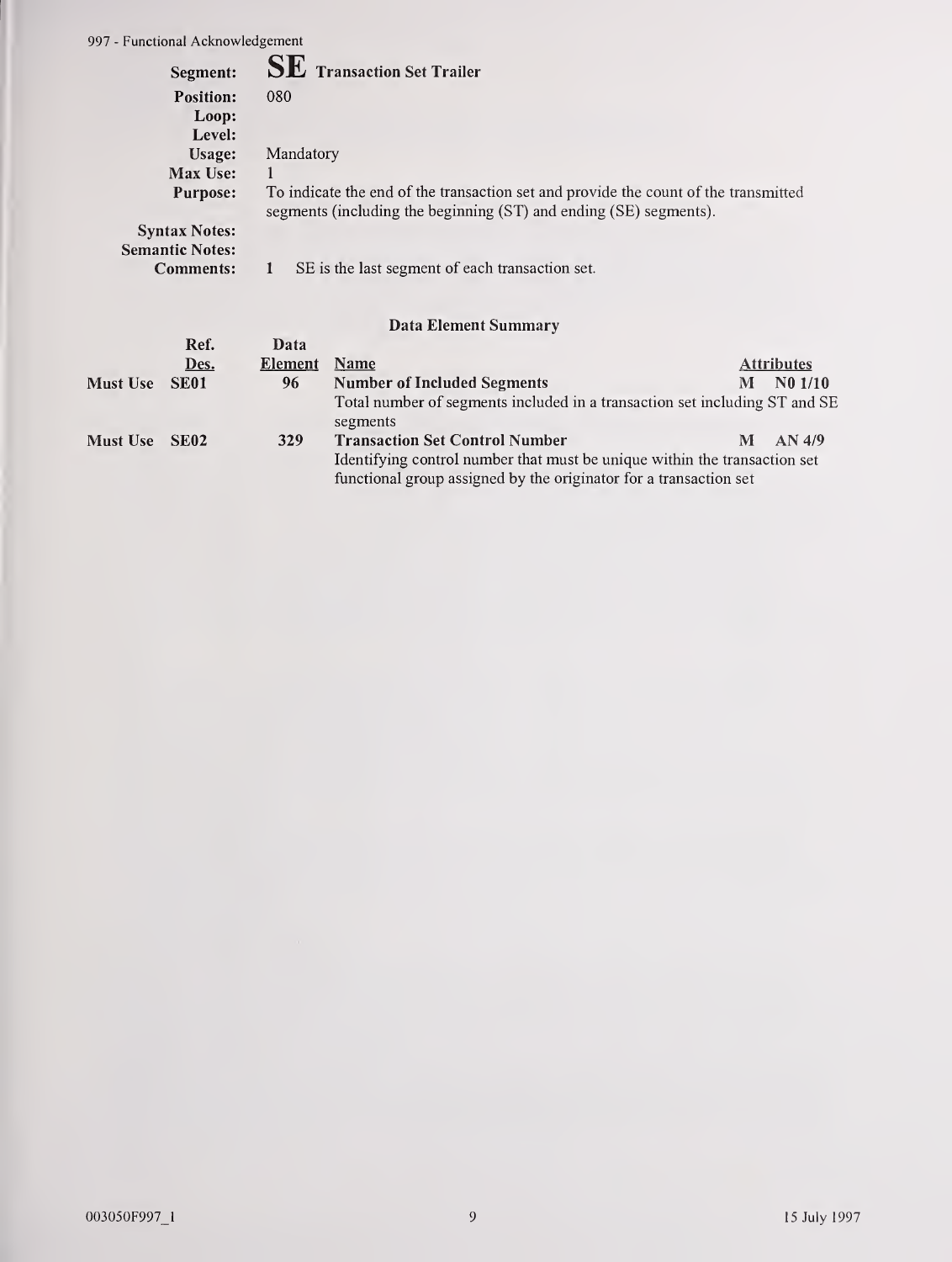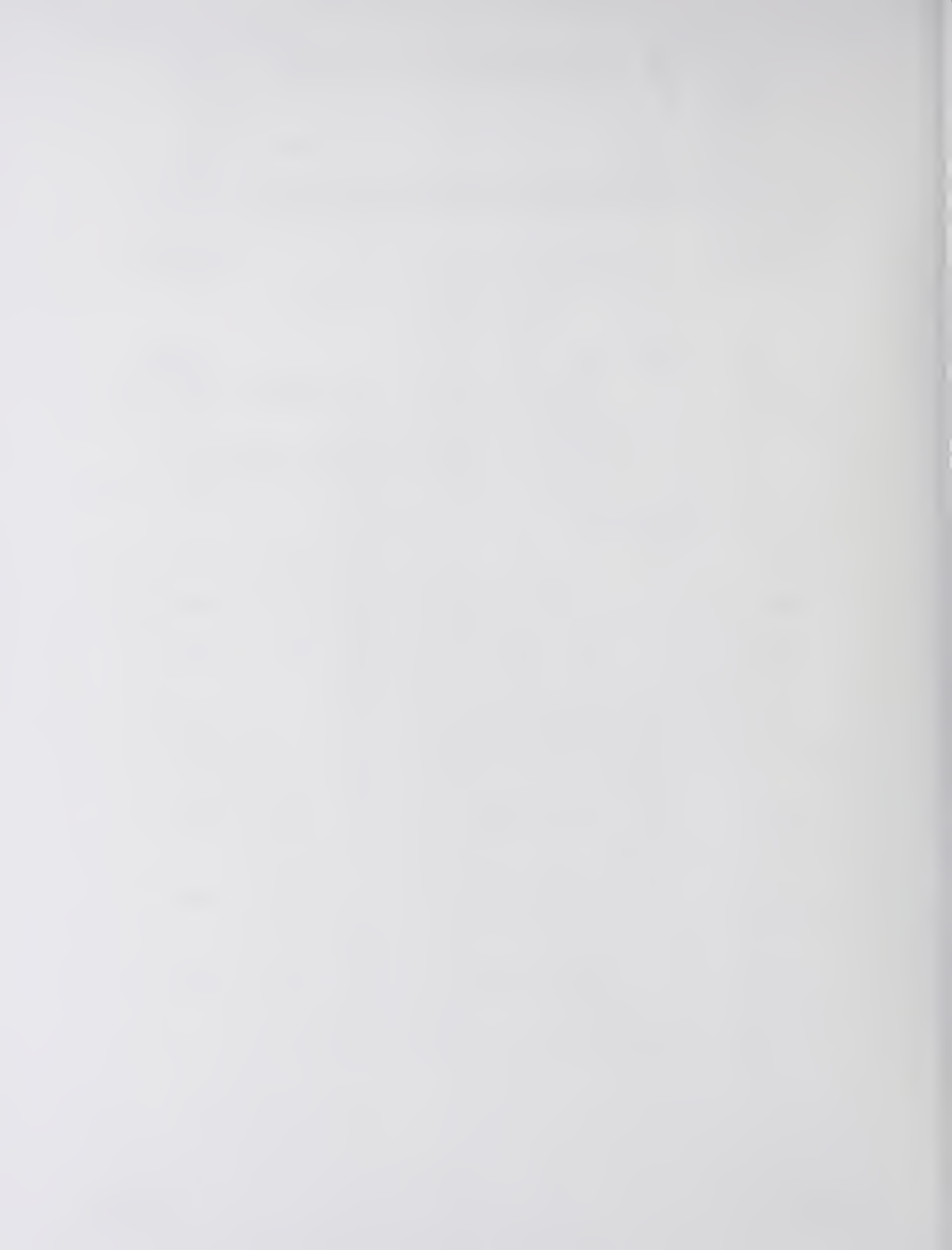# NIST Technical Publications

## Periodical

Journal of Research of the National Institute of Standards and Technology—Reports NIST research and development in those disciplines of the physical and engineering sciences in which the Institute is active. These include physics, chemistry, engineering, mathematics, and computer sciences. Papers cover a broad range of subjects, with major emphasis on measurement methodology and the basic technology underlying standardization. Also included from time to time are survey articles on topics closely related to the Institute's technical and scientific programs. Issued six times a year.

## Nonperiodicals

Monographs—Major contributions to the technical literature on various subjects related to the Institute's scientific and technical activities.

Handbooks—Recommended codes of engineering and industrial practice (including safety codes) developed in cooperation with interested industries, professional organizations, and regulatory bodies. Special Publications—Include proceedings of conferences sponsored by NIST, NIST annual reports, and other special publications appropriate to this grouping such as wall charts, pocket cards, and bibliographies.

National Standard Reference Data Series—Provides quantitative data on the physical and chemical properties of materials, compiled from the world's literature and critically evaluated. Developed under a worldwide program coordinated by NIST under the authority of the National Standard Data Act (Public Law 90-396). NOTE: The Journal of Physical and Chemical Reference Data (JPCRD) is published bimonthly for NIST by the American Chemical Society (ACS) and the American Institute of Physics (AIP). Subscriptions, reprints, and supplements are available from ACS, <sup>1155</sup> Sixteenth St., NW, Washington, DC 20056.

Building Science Series—Disseminates technical information developed at the Institute on building materials, components, systems, and whole structures. The series presents research results, test methods, and performance criteria related to the structural and environmental functions and the durability and safety characteristics of building elements and systems.

Technical Notes—Studies or reports which are complete in themselves but restrictive in their treatment of a subject. Analogous to monographs but not so comprehensive in scope or definitive in treatment of the subject area. Often serve as a vehicle for final reports of work performed at NIST under the sponsorship of other government agencies.

Voluntary Product Standards—Developed under procedures published by the Department of Commerce in Part 10, Title 15, of the Code of Federal Regulations. The standards establish nationally recognized requirements for products, and provide all concerned interests with a basis for common understanding of the characteristics of the products. NIST administers this program in support of the efforts of private-sector standardizing organizations.

#### Order the following NIST publications—FIPS and NISTIRs—from the National Technical Information Service, Springfield, VA 22161.

Federal Information Processing Standards Publications (FIPS PUB)—Publications in this series collectively constitute the Federal Information Processing Standards Register. The Register serves as the official source of information in the Federal Government regarding standards issued by NIST pursuant to the Federal Property and Administrative Services Act of 1949 as amended, Public Law 89-306 (79 Stat. 1127), and as implemented by Executive Order 11717 (38 FR 12315, dated May 11, 1973) and Part 6 of Title <sup>15</sup> CFR (Code of Federal Regulations).

NIST Interagency Reports (NISTIR)—<sup>A</sup> special series of interim or final reports on work performed by NIST for outside sponsors (both government and nongovernment). In general, initial distribution is handled by the sponsor; public distribution is by the National Technical Information Service, Springfield, VA 22161, in paper copy or microfiche form.